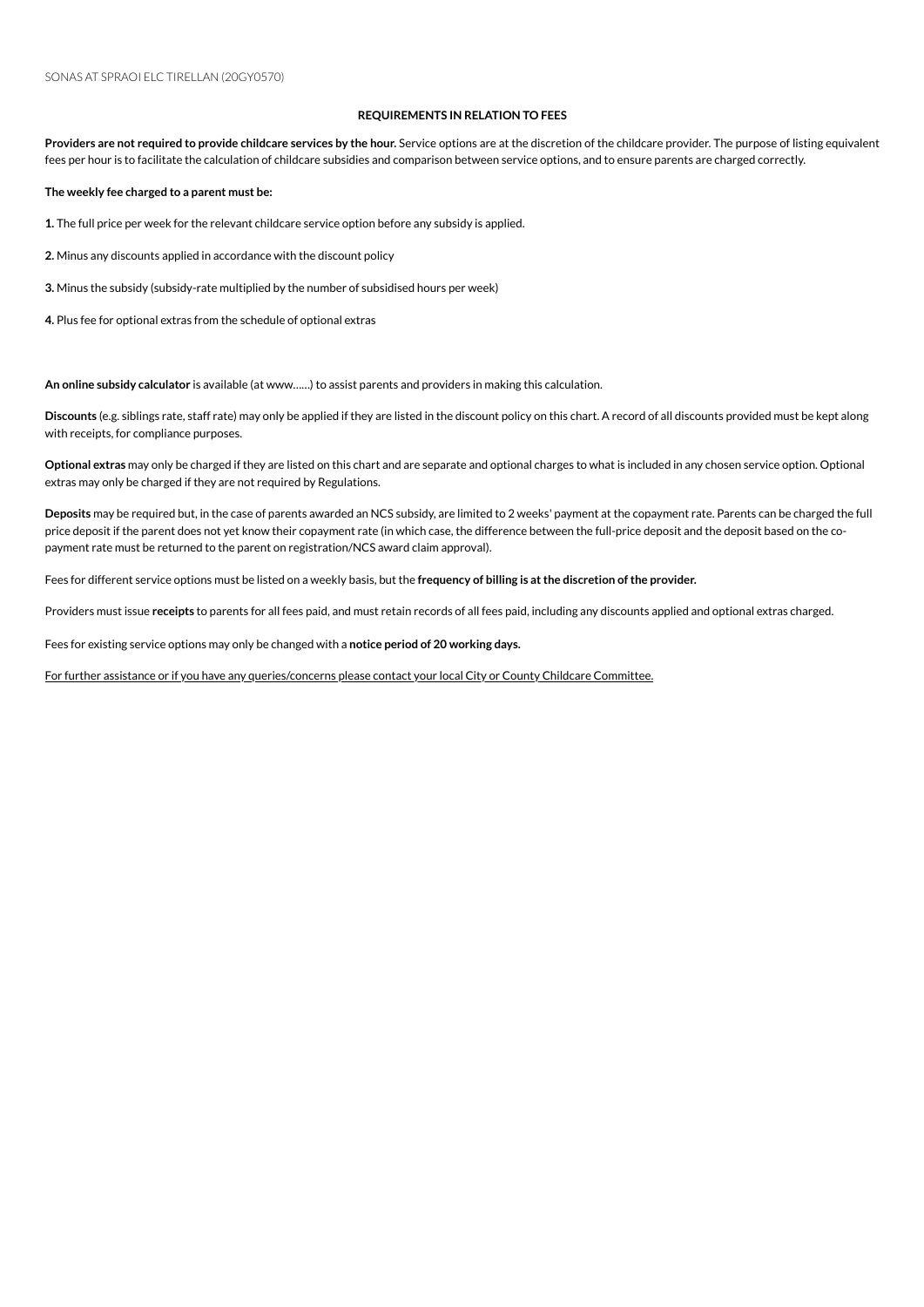| <b>Session Type Name</b>       | Age<br>Range      | <b>ECCE</b><br>Available? | <b>Meals Included</b>                | <b>Additional Info</b>                                      | Days<br>per<br>week | <b>Hours</b><br>per<br>week | Full<br>price<br>per<br>week | <b>Effective</b><br>From $\triangle$ |
|--------------------------------|-------------------|---------------------------|--------------------------------------|-------------------------------------------------------------|---------------------|-----------------------------|------------------------------|--------------------------------------|
| Full Day Care x 5 days         | $0 - 12$          | Yes                       | Breakfast, dinner and<br>evening tea | parents provide 2 x<br>snacks                               | 5                   | 50                          | €215.00                      | 04/10/2021                           |
| Before & Afterschool<br>Club   | $4 - 12$          | No                        | Breakfast, dinner and<br>evening tea | collection provided from<br><b>Tirellan National School</b> | 5                   | 25                          | €110.00                      | 04/10/2021                           |
| Full day care x 5 days         | $0 - 12$<br>years | Yes                       | breakfast, dinner and<br>evening tea | parents provide snacks                                      | 5                   | 51                          | €197.50                      | 31/08/2020                           |
| Full day care x 4 days         | $0 - 12$          | Yes                       | Breakfast, dinner and<br>evening tea | parents provide snack                                       | 4                   | 40                          | €175.00                      | 31/08/2020                           |
| Full day care x3 days          | $0 - 12$          | Yes                       | Breakfast, dinner and<br>evening tea | parents provide snacks                                      | 3                   | 30                          | €135.00                      | 31/08/2020                           |
| Full Day Care x 2 days         | $0 - 12$<br>years | Yes                       | Breakfast, dinner and<br>evening tea | parents provide snacks                                      | $\overline{2}$      | 20                          | €90.00                       | 31/08/2020                           |
| Ecce plus 1 hour               | $2 - 6$           | Yes                       | dinner                               |                                                             | 5                   | 5                           | €50.00                       | 31/08/2020                           |
| Part Day Care am               | $0 - 12$          | Yes                       | breakfast and dinner                 | parents provide snacks                                      | 5                   | 25                          | €125.00                      | 31/08/2020                           |
| Part Day Care (pm)             | $0 - 12$          | No                        | evening tea                          | parents provide snacks                                      | 5                   | 25                          | €125.00                      | 31/08/2020                           |
| Before and Afterschool<br>Club | $5 - 12$          | <b>No</b>                 | breakfast, dinner and<br>evening tea |                                                             | 5                   | 28                          | €100.00                      | 31/08/2020                           |